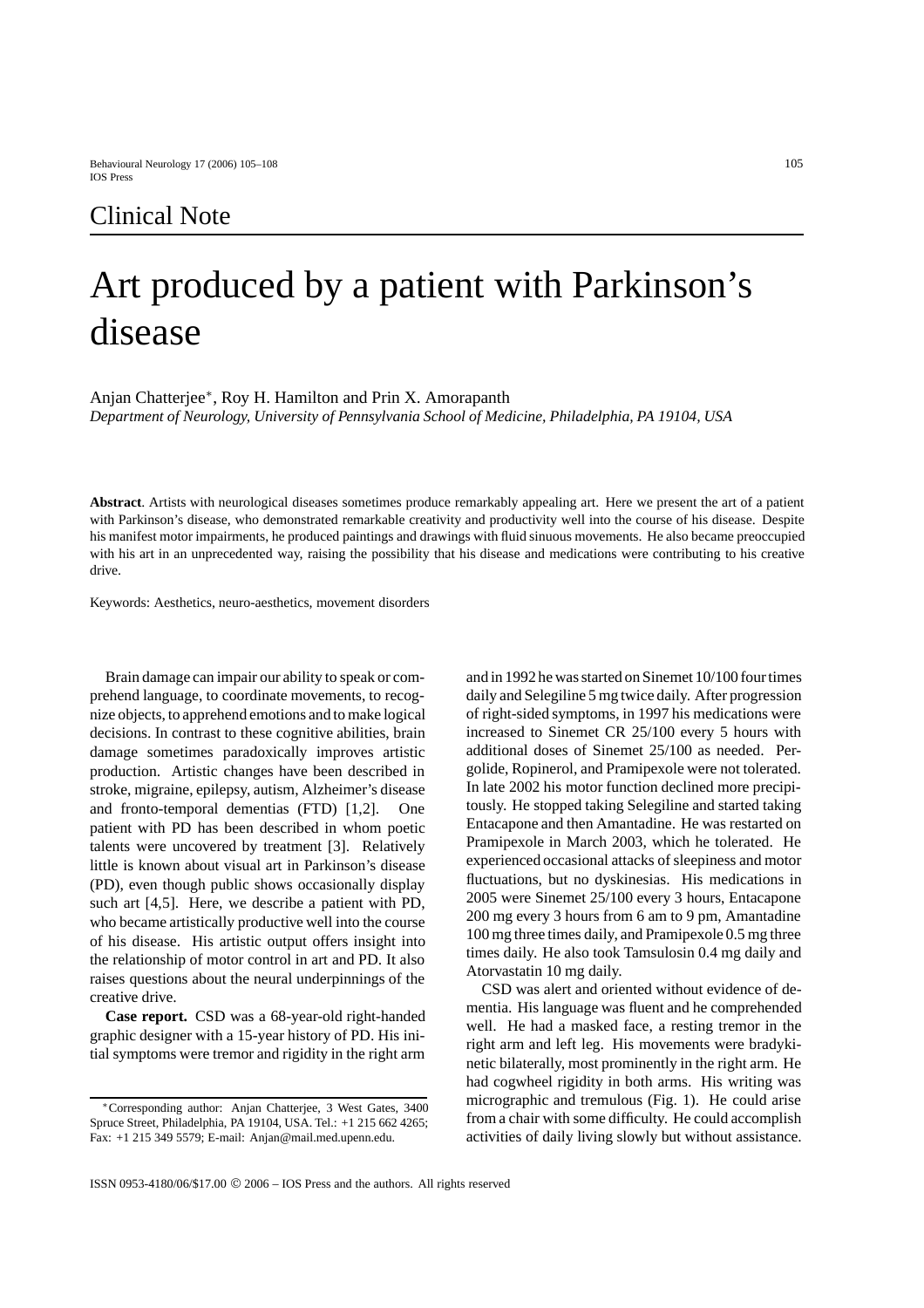Today is a samy day.

MMMMMM

Fig. 1. CSD's writing demonstrating his micrographia and tremulousness.

He was Hoehn and Yahr stage 2, defined by bilateral disease without impairment of balance.

**CSD's art.** With the encouragement of a psychologist that CSD saw in November of 2001 for depression, he began to paint and draw. He draws with his right hand despite its tremor, rigidity, and bradykinesia. Some of CSD's initial art was representational, inspired by painters such as Van Gogh. These works often depicted landscapes (Fig. 2a). They are approximately 2' *×* 3'in physical size and employ a full range of vivid colors. The lines in these early works are regular in thickness and spacing, qualities retained in CSD's subsequent work. A year later, CSD began to use colored pencil, which allowed him to produce finer lines. His compositions became more abstract (Fig. 2b). He drew without the assistance of French curves and his lines were regular and even. Some of CSD's work displayed a restricted color palette of one or two hues, and an overall shift towards a denser and darker tonality. Other pieces were colored more vibrantly. His art continued to be relatively abstract. He lives in an apartment overlooking a city park with a square configuration. His more recent work developed a visual theme with a central square inspired by this view (Fig. 2c).

CSD describes himself as being obsessed by his art. When he draws, he has "a sense of bursting forth and tearing back walls." He repeats variations on specific themes and has produced hundreds of works in the last several years. He feels a strong urgency to produce, which he describes as follows: "The train has left the station and I have just been served a delicious dinner in the café car. The train is picking up speed so I have to eat fast so I can finish my meal before we get to the last stop and I have to get off." As an art student in his youth, and as an adult who painted sporadically, he never felt his recent sense of urgency. He notes that his movements are in complete control when drawing, despite being frustratingly impaired in other contexts. He thinks it possible that his disease and medications are contributing to his artistic generativity.

### **1. Discussion**

CSD was remarkably productive artistically well into the course of his disease. He felt an urgent need to express himself and wondered about the role of PD in his artistic production. His experiences are similar to those of Johanne Vermette, an artist and physician with PD, who thought her paintings were enhanced since her diagnosis [5]. She said that her paintings were "less precise but more vibrant" and "I have a need to express myself more. I let myself go, sometimes painting with enraged fingers." She also wondered about the role of her disease in her enhanced imagination.

Lakke [4] observed that some PD artists continue to create despite progression of their disease. They often use a cross hatching style that makes use of their tremor. CSD was bradykinetic, rigid, had a resting tremor and his writing was micrographic. By contrast, his artistic movements were fluid. He did use the kind of crosshatching style (Fig. 2b) described by Lakke, but his dominant use of line demonstrated exquisite control over larger amplitude sinuous movements that did not change directions suddenly. Current models of motor control distinguish distal (used in writing and grasping) from proximal (used in reaching) systems, which can be impaired selectively [6]. CSD's graphic impairment was most evident with distal movements. The specific artistic style he adopted emphasized larger amplitude proximal movements that were relatively preserved.

CSD was preoccupied with his art. His disturbed sleep patterns meant that he awoke early and began painting. His complete immersion into a visual image precluded working on more than one painting at a time. He worked through variations of visual themes, and had an impressive output over a relatively short time.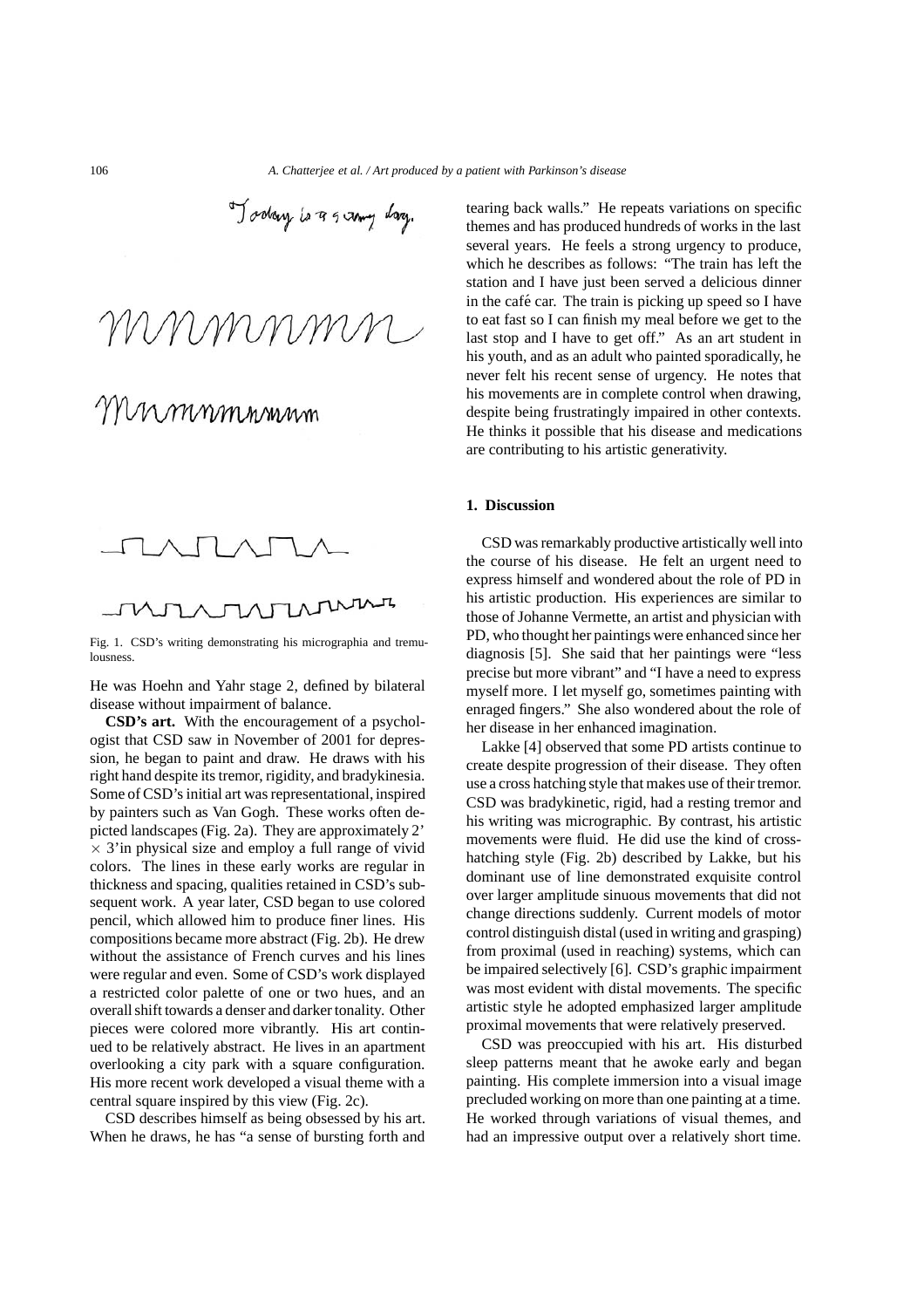

Fig. 2. (a) Landscape inspired by Van Gogh (original in color); (b) Abstraction showing a combination of the cross hatching style as well as the control over larger amplitude sinuous lines (original in color); (c) Abstraction inspired by the view of the city park from his apartment (original in color).

(c)

Obsessive-compulsive traits produced by neurologic disease can create a disposition to produce art, as seen in FTD and autism. FTD artists can work compulsively on visual themes [7]. Artistic children with autism can become preoccupied with drawing specific objects, such as horses or buildings [8]. Obsessive-compulsive symptoms are mediated by dopaminergic and serotonergic systems [9]. Some PD patients on dopamine agonists develop dysfunctional obsessive-compulsive behaviors such as uncontrolled gambling [10]. CSD may have had such personality traits exaggerated by his medications, expressed not in gambling, but in visual art.

One is reluctant to reduce CSD's creativity to the ravages of PD. However, his experience points out that a subtle interplay of motor control, visual imagination and drive contributes to artistic production. The modulation of these factors by disease and medications seems to have cleared a conduit for his creative expression.

### **Acknowledgment**

We would like to thank CSD for his permission to publish examples of his images.

## **References**

- [1] A. Chatterjee, The neuropsychology of visual artists, *Neuropsychologia* **42** (2004), 1568–1583.
- [2] G. Kleiner-Fisman and A. Lang, Insights into brain function through the examination of art: the influence of neurodegenerative diseases, *NeuroReport* **15** (2004), 933–937.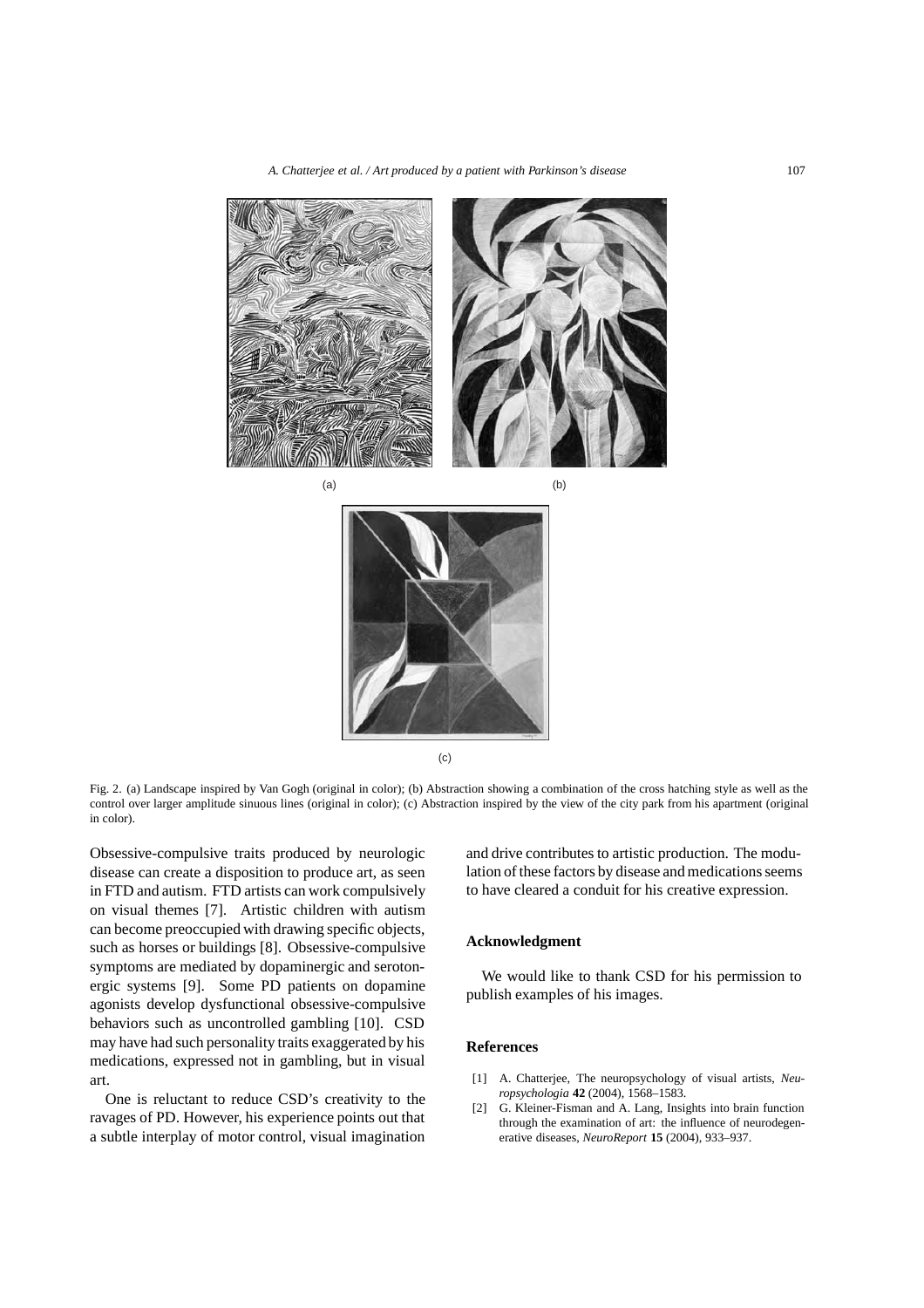- [3] A. Schrag and M. Trimble, Poetic talent unmasked by treatment of Parkinson's Disease, *Movement Disorders* **16** (2001), 1175–1176.
- [4] J. Lakke, *Art and Parkinson's Disease, in Parkinson's Disease: Advances in Nurology*, Lippincott Williams & Wilkins, Philadelphia. 1999, 471–477.
- [5] S. Pinker, Art movements, *JAMC* **166** (2002), 224.
- [6] G. Rizzolatti, L. Fogassi, and V. Gallese, Parietal cortex: from sight to action, *Current Opinion in Neurobiology* **7** (1997), 562–567.
- [7] B.L. Miller et al., Emergence of artistic talent in frontotemporal dementia, *Neurology* **51** (1998), 978–982.
- [8] L. Selfe, Nadia, *A case of extraordinary drawing ability in an autistic child,* 1977, New York: Academic Press.
- [9] J. Micallef and O. Blin, Neurobiology and clinical pharmacology of obsessive-compulsive disorder, *Clinical Neuropharmacology* **24** (2001), 191–207.
- [10] M. Dodd et al., Pathological gambling caused by drugs used to treat Parkinson's Disease, *Archives of Neurology* **62** (2005),  $1-5$ .